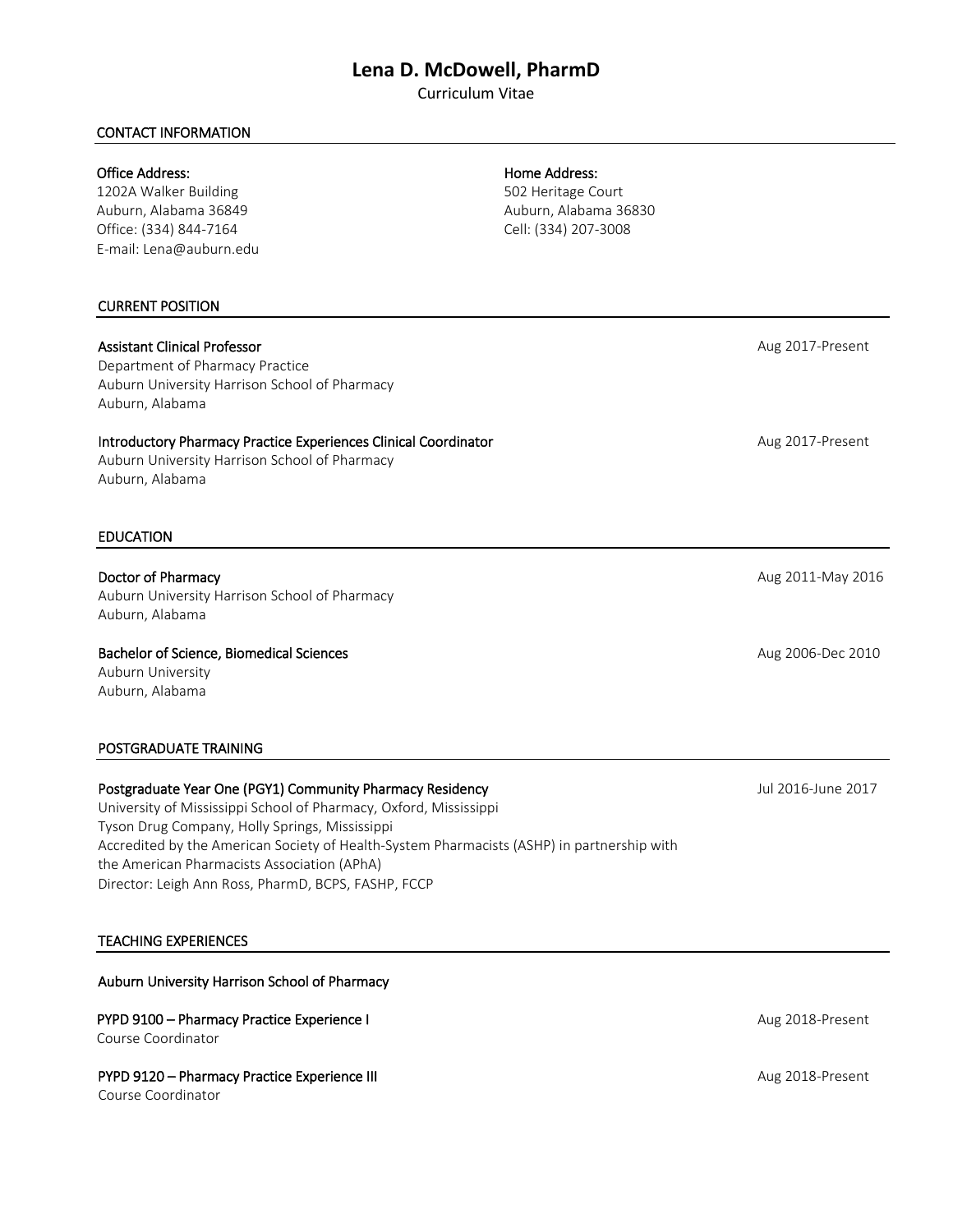# TEACHING EXPERIENCES, CONT.

| PYPD 9140 - Pharmacy Practice Experience V<br>Co-Course Coordinator                    | Aug 2018-Present   |
|----------------------------------------------------------------------------------------|--------------------|
| PYPD 9000 - Orientation<br>Introductory Pharmacy Practices Experiences Expert          | Aug 2018           |
| Learning Community 6<br>Practice-Ready Curriculum Designer                             | Jul 2018-Present   |
| PYPD 9640 - Primary/Ambulatory Care Advanced Pharmacy Practice Experience<br>Preceptor | May 2018-Present   |
| PYPD 9110 - Pharmacy Practice Experience II<br>Course Coordinator                      | Jan 2018-Present   |
| PYPD 9130 - Pharmacy Practice Experience IV<br>Course Coordinator                      | Jan 2018-Present   |
| PYDI 9150 - Pharmacy Practice Experience VI<br>Course Coordinator                      | Jan 2018-Present   |
| PYPD 9100 - Pharmacy Practice Experience I<br>Co-Course Coordinator                    | Aug 2017-Dec 2017  |
| PYPD 9120 - Pharmacy Practice Experience III<br>Co-Course Coordinator                  | Aug 2017-Dec 2017  |
| PYPD 9140 - Pharmacy Practice Experience V<br>Co-Course Coordinator                    | Aug 2017-Dec 2017  |
| University of Mississippi School of Pharmacy                                           |                    |
| PRCT 450/451 - PY2 Problem-Based Learning<br>Facilitator                               | Sep 2016-Apr 2017  |
| PRCT 455/456 - Practice Skills Laboratory III/IV<br>Facilitator, Lab Author            | Aug 2016-Apr 2017  |
| PRCT 354 - Practice Skills Laboratory II<br>Lab Author                                 | Feb 2017           |
| <b>Advanced Pharmacy Practice Experiences</b><br>Co-Preceptor                          | Nov 2016-June 2017 |
| PRCT 555/558 - PY3 Problem-Solving<br>Committee Member, Exam Author/Grader             | Jan 2017-May 2017  |
| Advanced Pharmacy Practice Experience Monthly Topic Discussions<br>Facilitator         | Sep 2016-June 2017 |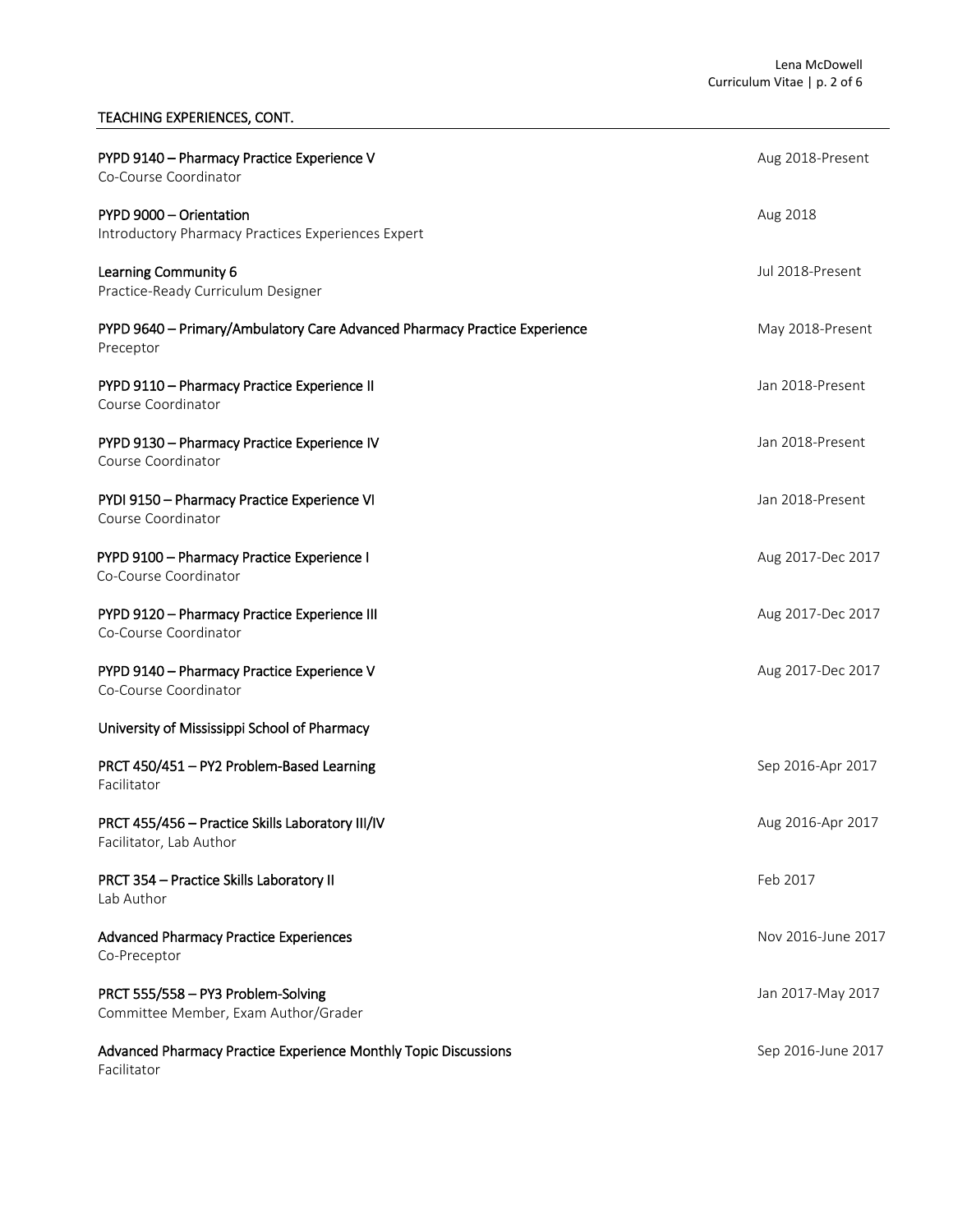# TEACHING EXPERIENCES, CONT.

| PRCT 556 - PY3 Problem-Based Learning<br>Case Author                                                                                                                                                                                                                                                                                                                                | Sep 2016           |
|-------------------------------------------------------------------------------------------------------------------------------------------------------------------------------------------------------------------------------------------------------------------------------------------------------------------------------------------------------------------------------------|--------------------|
| PRCT 562/565 - PY3 Knowledge and Comprehension<br>Committee Member, Exam Author                                                                                                                                                                                                                                                                                                     | Aug-Dec 2016       |
| PROFESSIONAL WORK EXPERIENCE                                                                                                                                                                                                                                                                                                                                                        |                    |
| Pharmacy Intern<br>CVS Pharmacy<br>Pike Road, Alabama                                                                                                                                                                                                                                                                                                                               | May 2013-Dec 2015  |
| Pharmacy Technician<br>The Drug Store<br>Auburn, Alabama                                                                                                                                                                                                                                                                                                                            | Jan-Jul 2011       |
| Pharmacy Technician<br>Food World Pharmacy<br>Montgomery, Alabama                                                                                                                                                                                                                                                                                                                   | May 2007-Jan 2008  |
| Pharmacy Technician<br>Bruno's Pharmacy<br>Montgomery, Alabama                                                                                                                                                                                                                                                                                                                      | May-Aug 2006       |
| RESEARCH AND SPECIAL PROJECTS                                                                                                                                                                                                                                                                                                                                                       |                    |
| Assessing Pharmacy Students' Capability and Confidence in Interviewing and Educating Patients<br>and Documenting Interventions in an Introductory Pharmacy Practice Experience Course.<br>McDowell L, Stamm P<br>Auburn University Institutional Review Board Protocol #18-334 EX 1809<br>Primary Investigator                                                                      | Jun 2018-Present   |
| Comparison of Outcomes for Patients with Diabetes Enrolled in Different Medication Adherence<br>Programs<br>McDowell L, Ballou J, Bloodworth L, Liles AM, Malinowski S, Ross LA<br>University of Mississippi Institutional Review Board Protocol #17-026<br>Primary Investigator<br>Sponsors:<br>American Pharmacists Association Foundation (\$1,000)<br>Parata® Systems (\$3,000) | Aug 2016-June 2017 |
| Maximizing the Efficiency of Right Way Meds<br><b>Business Plan</b>                                                                                                                                                                                                                                                                                                                 | June 2017          |
| <b>Sweet Spot Classes</b><br>Instructor for monthly group diabetes education classes                                                                                                                                                                                                                                                                                                | Sep 2016-June 2017 |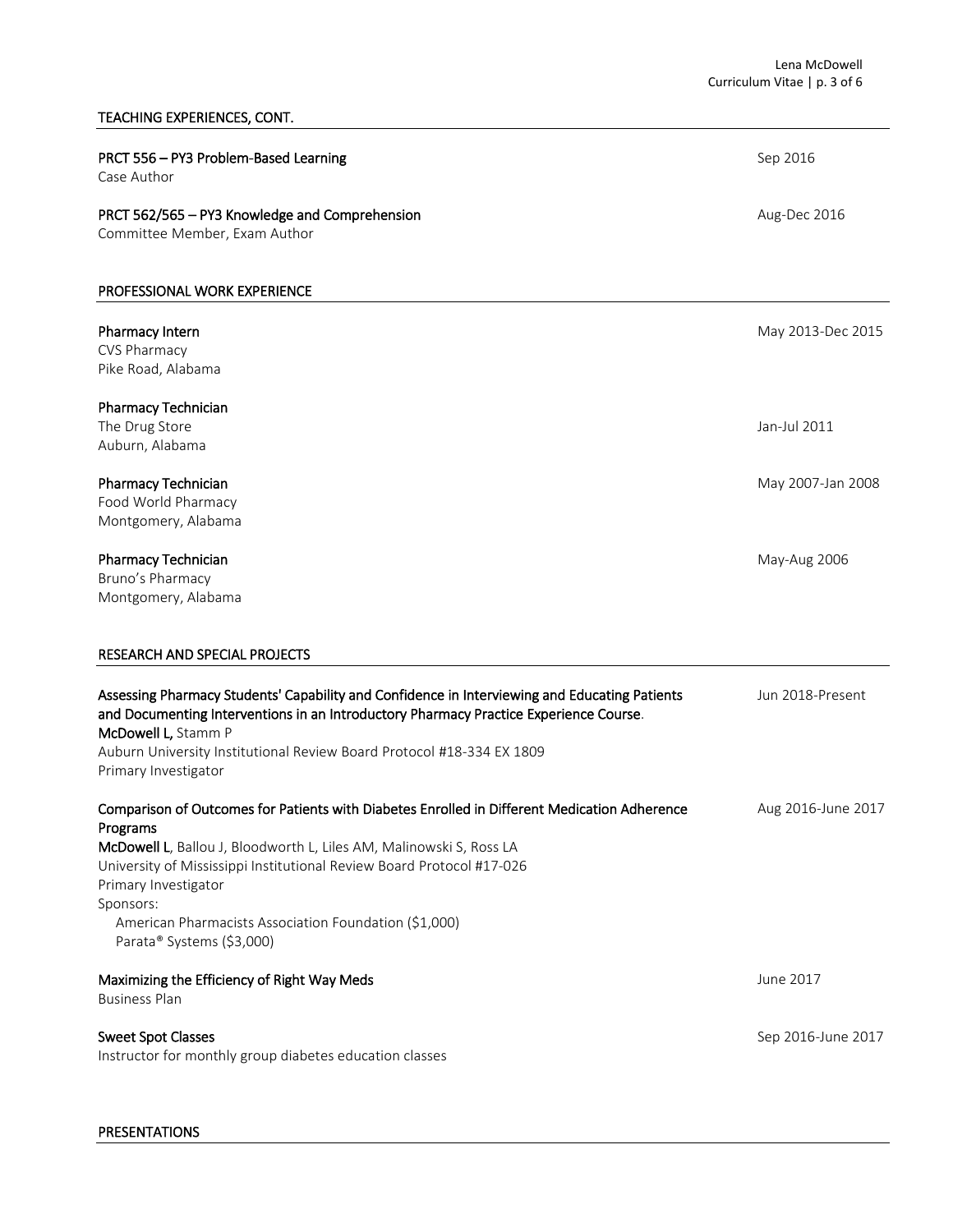| Review of Heart Failure Medications and Adherence<br>Mended Hearts - Opelika Chapter<br>Invited speaker<br>Opelika, Alabama                                                                                     | Dec 2018 |
|-----------------------------------------------------------------------------------------------------------------------------------------------------------------------------------------------------------------|----------|
| University of Mississippi School of Pharmacy Residency Showcase<br>Invited Keynote Speaker<br>Jackson, Mississippi                                                                                              | Sep 2018 |
| Medication Safety Presentation at Opelika Sportsplex<br>Invited Speaker<br>Opelika, Alabama                                                                                                                     | Feb 2018 |
| Comparison of Outcomes for Patients with Diabetes Enrolled in Different Medication<br><b>Adherence Programs</b>                                                                                                 |          |
| McDowell L, Ballou J, Bloodworth L, Liles AM, Malinowski S, Ross LA<br>MidSouth Pharmacy Residents Conference<br>Podium Presentation                                                                            | Apr 2017 |
| Memphis, Tennessee<br>University of Mississippi School of Pharmacy Faculty<br>Jackson/Oxford, Mississippi                                                                                                       | Apr 2017 |
| Student Perceptions of and Confidence in Self-Care Concepts Using Team-based Learning<br>Journal Club Presentation                                                                                              |          |
| University of Mississippi Teaching and Learning Certificate Course<br>Jackson/Oxford, Mississippi                                                                                                               | Apr 2017 |
| University of Mississippi School of Pharmacy Faculty<br>Jackson/Oxford, Mississippi                                                                                                                             | Jan 2017 |
| Comparison of Outcomes for Patients with Diabetes Enrolled in Different Medication<br><b>Adherence Programs</b>                                                                                                 | Dec 2016 |
| McDowell L, Ballou J, Bloodworth L, Liles AM, Malinowski S, Ross LA<br>American Society of Health-System Pharmacists Midyear Clinical Meeting and Exposition<br>Poster Presentation<br>Las Vegas, Nevada        |          |
| "Too Much of a Good Thing? When to Stop Relying on Glucagon to Save Patients' Lives"<br><b>Patient Case Presentation</b><br>University of Mississippi School of Pharmacy Faculty<br>Jackson/Oxford, Mississippi | Nov 2016 |
| "No Need to Sugarcoat It: 2017 American Diabetes Association Guideline Update"<br>In-Service Presentation<br>Williams Medical Clinic<br>Holly Springs, Mississippi                                              | May 2017 |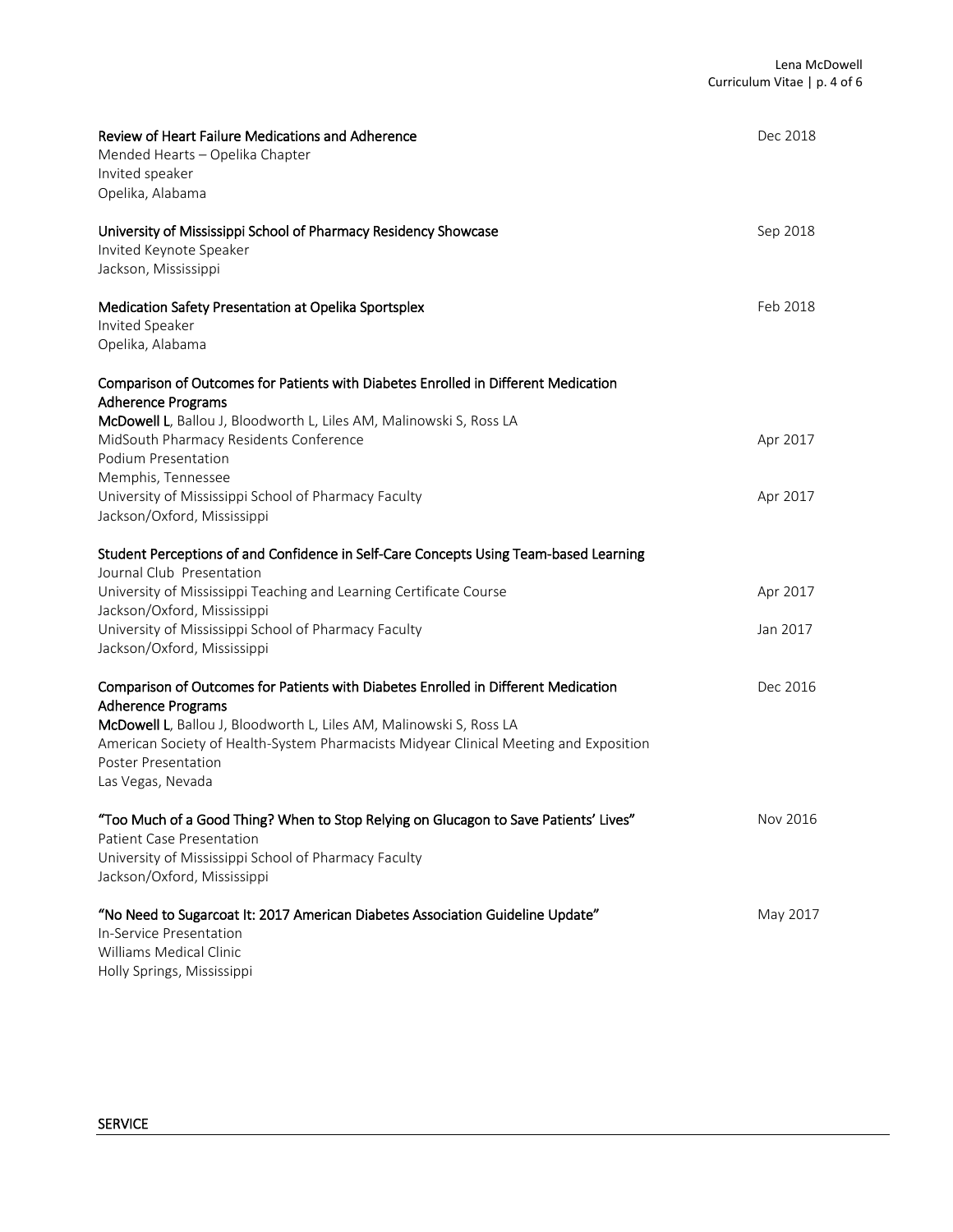# Professional

| Jan 2018-Dec 2018                     |
|---------------------------------------|
| Aug 2017-Dec 2018                     |
| Aug 2017-Present                      |
|                                       |
| Sep 2016-Sep 2017                     |
| Sep 2016-Sep 2017                     |
| Sep 2018-Present                      |
| Aug 2017-Present<br>Aug 2017-Present  |
| Jan 2019-Present<br>Jan 2018-Dec 2018 |
| Aug 2017-Present                      |
| Sep 2017-Present<br>Sep 2018-Present  |
|                                       |

| Allieficali Filamiacists Association Foundation incentive Grant<br>Comparison of Outcomes for Patients with Diabetes Enrolled in Different Medication<br>Adherence Programs                                             | IVUV ZUIU          |
|-------------------------------------------------------------------------------------------------------------------------------------------------------------------------------------------------------------------------|--------------------|
| McDowell L, Ballou J, Bloodworth L, Liles AM, Malinowski S, Ross LA                                                                                                                                                     |                    |
| Parata® Systems Research Study Grant<br>Comparison of Outcomes for Patients with Diabetes Enrolled in Different Medication<br>Adherence Programs<br>McDowell L, Ballou J, Bloodworth L, Liles AM, Malinowski S, Ross LA | Oct 2016           |
| LICENSES AND CERTIFICATE TRAINING                                                                                                                                                                                       |                    |
| <b>Registered Pharmacist</b><br>Alabama Board of Pharmacy                                                                                                                                                               | Oct 2017-Present   |
| The Pharmacist and Patient-Centered Diabetes Care Certificate<br>American Pharmacists Association                                                                                                                       | Jan 2017           |
| <b>Registered Pharmacist</b><br>Georgia Board of Pharmacy                                                                                                                                                               | July 2016-Dec 2017 |
| Advanced Pharmaceutical Compounding Course Certification<br>Professional Compounding Centers of America                                                                                                                 | Dec 2014           |
| LICENSES AND CERTIFICATE TRAINING, CONT.                                                                                                                                                                                |                    |